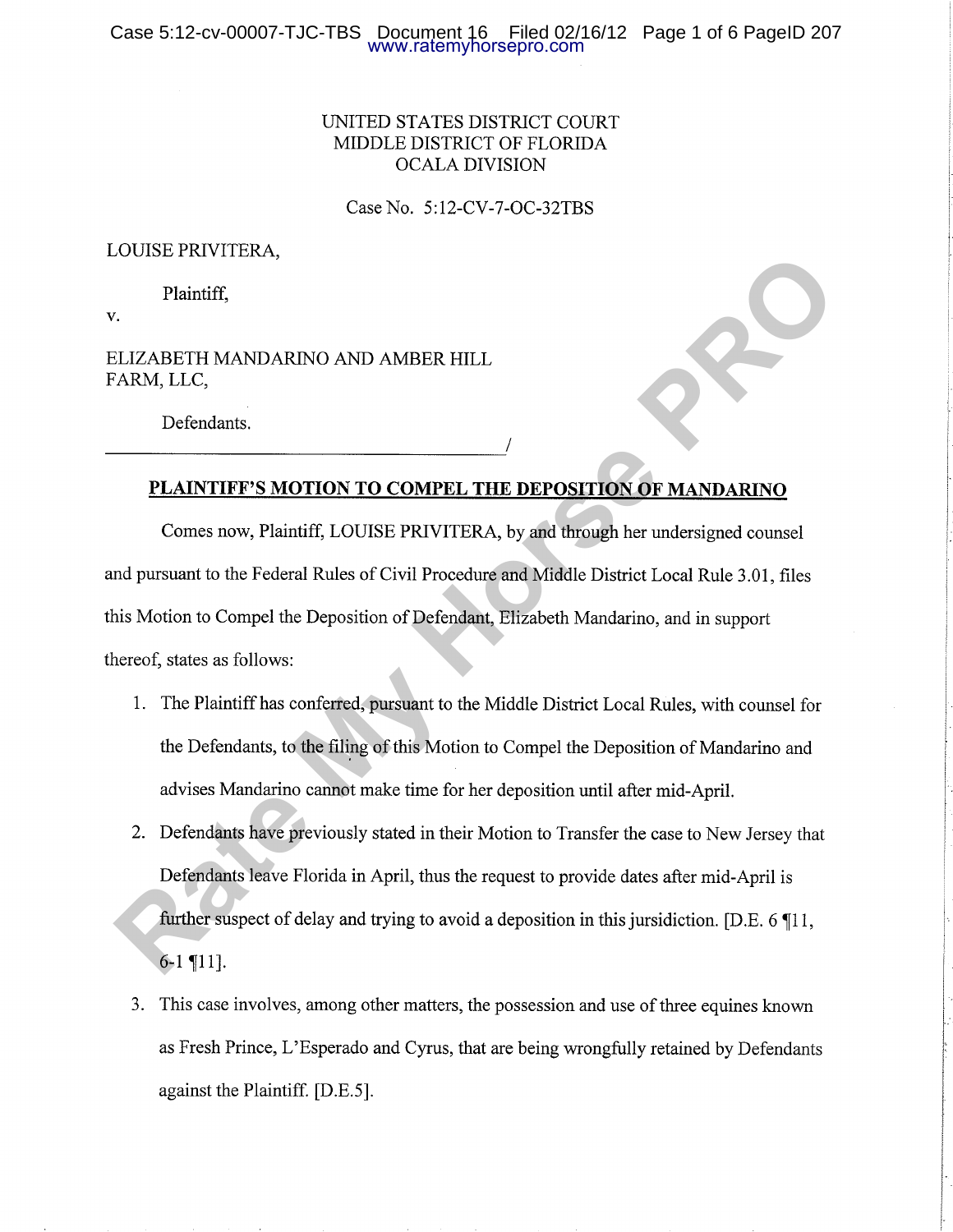- Plaintiff wishes to dissolve the partnership because Defendants are making unilateral and 4. costly decisions to the detriment of the Plaintiff. [D.E. 5 [19].
- Plaintiff wishes to move for an injunction to stop the use of the equines at competitions 5. and the escalating costs associated with doing so, however, is unable to do so until the deposition of Defendant Mandarino is secured<sup>1</sup>. [D.E. 5  $\P$ 114-119].
- 6. Plaintiff was served her Notice for Videotape Deposition by process server December 28, 2011 for her deposition to take place January 30,2012 at 10:00am in Ocala, Florida.
- 7. Counsel for the Defendants came into the case on or about January 5, 2012.
- 8. On January 19, 2012, for the first time, counsel for the Defendants advises that she had a conflict for January 30,2012 and requested cancellation and would provide new dates and location for the deposition in consideration of the cancellation. Moreover, she demanded Plaintiff submit to her deposition the day following Defendant, Mandarino. and the escalating costs associated with doing so, nowever, is unknowned on so until the deposition of Defendant Mandarino is secured<sup>1</sup>. [D.E. 5 **f**114-119].<br>
6. Plaintiff was served her Notice for Videotape Deposition b
	- 9. On January 20, 2012, in the spirit of cooperation and recognizing this case involves living animals, Defense counsel was advised Plaintiff had a preplanned vacation from February 3-19,2012 but could sit anytime thereafter and after the deposition of Mandarino.
	- 10. On January 23, 2012 the undersigned requested the new dates promised by Defense counsel on the  $19<sup>th</sup>$  of January.
	- <sup>1</sup>1. On January 25,2012, again the request was made of Defense counsel requesting dates for the deposition as Plaintiff counsel did not want to cancel the January 30, 2012 deposition without confirmed dates for future deposition.
	- 12. Defense counsel noted January 25,2012 that her client could not find the dates to attend her deposition as she was too busy with the Winter Circuit and requested two dates to consider.

 $<sup>1</sup>$  As well as securing outstanding discovery subject to a separate motion before this Court.</sup>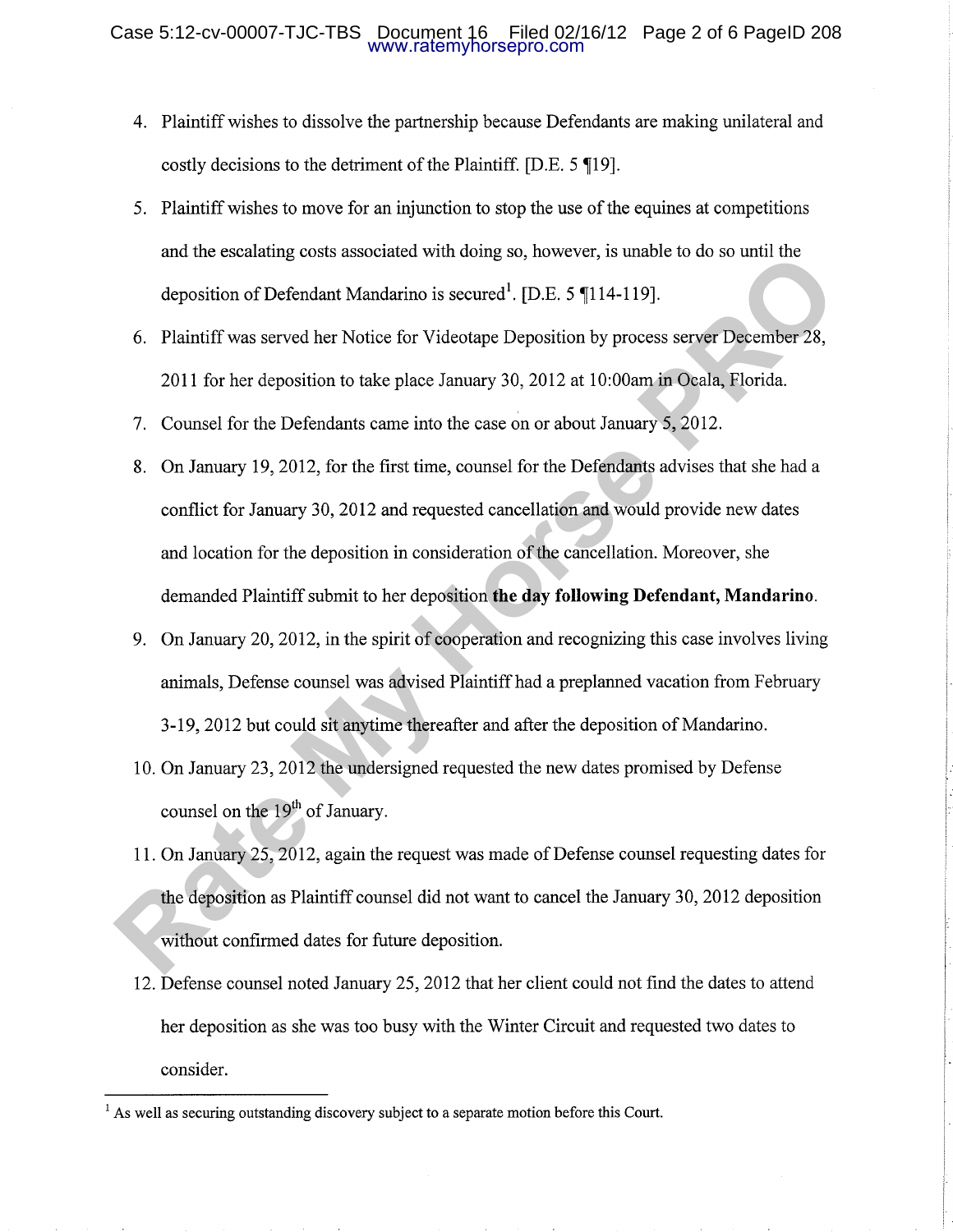- 13. On January 26, 2012, the dates of February 27 and 28, 2012 were provided. These again were rejected by Defendants. Plaintiff counsel suggested Defense counsel provide dates as promised on January 19,2012 and none were provided. This request was reiterated January 30,2012 to no avail.
- 14. On February 15,2012 counsel for the Plaintiff left a voicemail and email to Defense counsel requesting again dates for deposition of Mandarino.
- 15. On February 16,2012, counsel for the Defendants advised her client had no time available to sit for her deposition (nor a date to attend the deposition of Plaintiff) and advised her client would not be available until after mid-April. Now for the first time Defense counsel claims she requested Plaintiff sit for deposition BEFORE the Defendant Mandarino, which was never previously requested nor discussed.
- 16. This is woefully inadequate as the Defendant Mandarino was served for her deposition and same was cancelled as a professional courtesy with the understanding new dates would be promptly provided. Never were those dates to be 90 days in the future.
- 17. It is the position of the Plaintiff that the Defendants are doing no more than delaying the proceedings in an attempt to utilize the use of the equines in question; profiting from the delay by continuously billing the Plaintiff for services rendered to the equines without her approval and consent, to wit entering the horses in competitions that are grossly expensive (in fact, in direct opposition of Plaintiff's desire); and effectively running up the charges in an attempt to profit from the delay. The Defendants are failing to allow the Plaintiff the use of the equines or the documents necessary to bring this matter to conclusion. January 30, 2012 to no avait.<br>
14. On February 15, 2012 counsel for the Plaintiff left a voicemail and email to Defense<br>
counsel requesting again dates for deposition of Mandarino.<br>
15. On February 16, 2012, counsel for th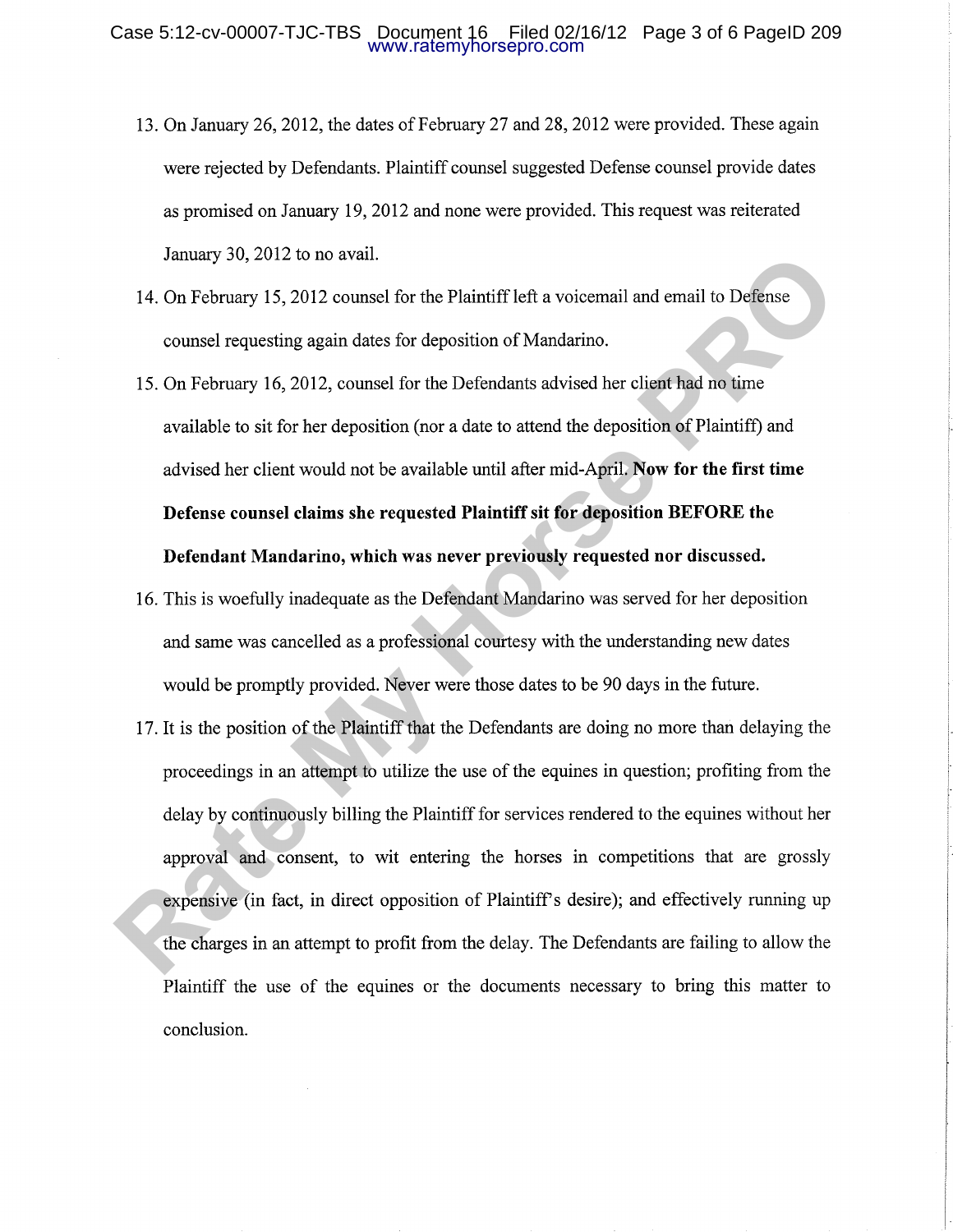#### Case 5:12-cv-00007-TJC-TBS Document 16 Filed 02/16/12 Page 4 of 6 PageID 210 www.ratemyhorsepro.com

- 18. Defendants claim they cannot sit for deposition because "they" (Amber Hill and Mandarino) are trying to sell the three equines that are subject to this lawsuit which is impermissible because the ownership is in dispute as Amber Hill has no ownership in said horses in the eyes of the Plaintiff and the partnership she joined. Further, Defendant Mandarino refuses to provide information on how the horses are priced; when they can be made available for Plaintiff's clients to try for sale; and other pertinent issues that preclude a lawful sale under Florida law. Sala norses in the eyes of the Planuth and the partnership she joined. Puttiner, Lorendant<br>
Mandarino refuses to provide information on how the horses are priced; when they can be<br>
made available for Plaintiff's clients to
	- 19. It is for these very reasons the testimony must be secured and soon.
	- 20. Plaíntiff is being severely prejudiced by Defendant Mandarino not being produced for deposition.

Wherefore, Plaintiff seeks an order from this Court instructing Defendant to provide dates for her deposition to be taken in the first two weeks of March 2012.

/s Bonita Herrmann Navin

BONITA HERRMANN NAVIN Florida Bar No. 487759 STEARNS WEAVER MILLER WEISSLER ALHADEFF & SITTERSON, P.A. Attorneys for Plaintiff 200 East Las Olas Boulevard, Suite 2100 Fort Lauderdale, FL 33301 Telephone: (954) 462-9500 Facsimile: (954) 462-9567 bnavin@ stearnsweaver. com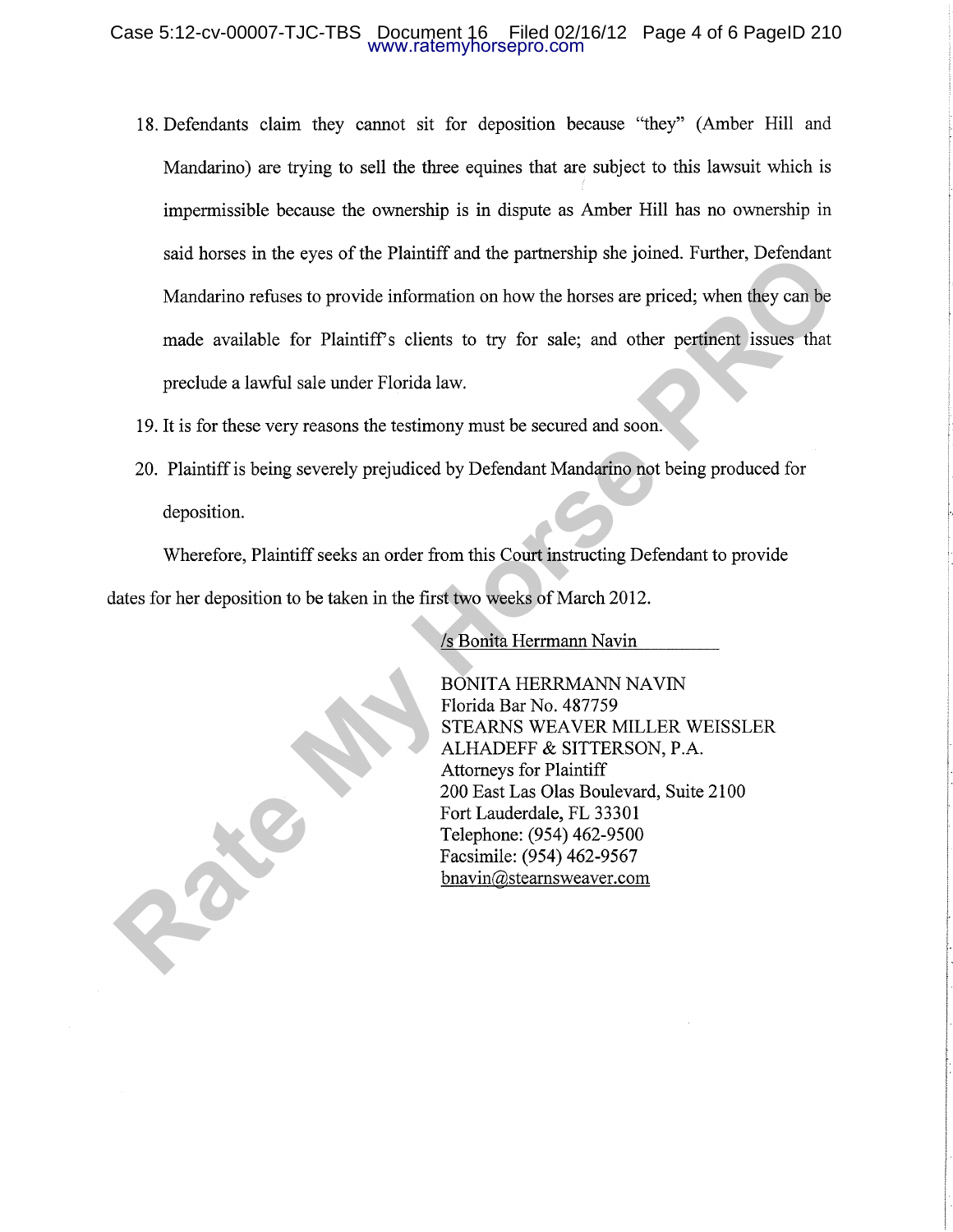### CERTIFICATE OF SERVICE

I hereby certify that on February 16,2012,I electronically filed a true and correct copy the foregoing with the Clerk of the Court by using the CM/ECF system on all counsel parties or parties of record on the attached Service List in the manner specified. Experience of on the attached Service List in the manner specified.

/s Bonita Herrmann Navin Bonita Herrmann Navin